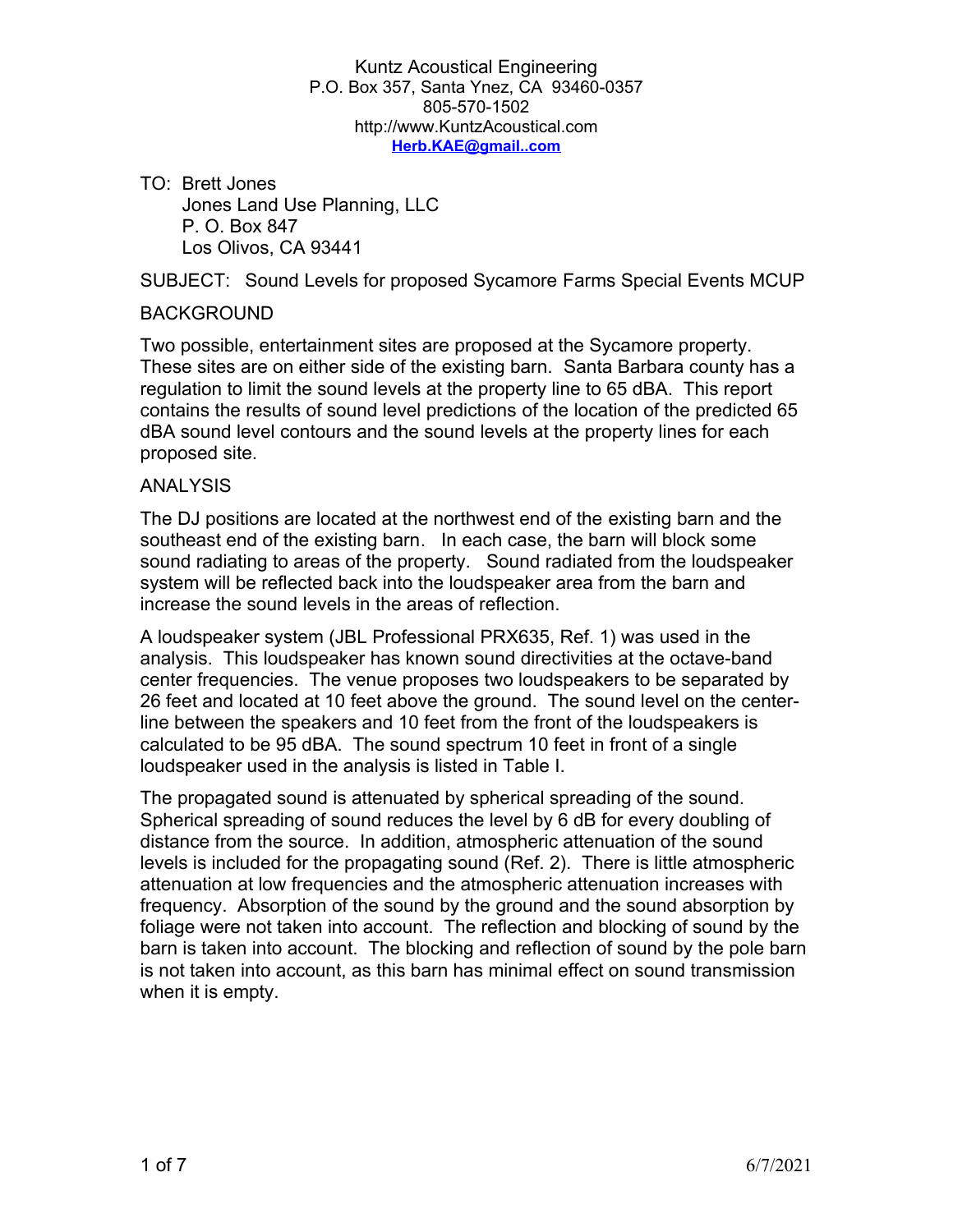| Frequency [Hz] | <b>Sound Pressure Level</b>   |
|----------------|-------------------------------|
|                | [dB re. 20 $\mu$ Pa] at 10 ft |
| 63             | 90                            |
| 125            | 95                            |
| 250            | 97                            |
| 500            | 96                            |
| 1000           | 92                            |
| 2000           | 82                            |
| 4000           | 78                            |
| 8000           | 72                            |

Table I: Sound pressure level spectrum of a single JBL Professional PRX635 loudspeaker. (With two JBL Professional PRX635 loudspeakers operating and separated by 26 feet a 95 dBA sound level will be measured on the center-line of the loudspeakers at 10 feet in front the loudspeakers.)

Figure 1 is an illustration of the calculated sound levels for Site 1 in the area southeast of the present barn. The calculated 65 dBA sound level contour does not reach the property lines in any direction. (Sound levels were not calculated for the insides of buildings.) Reflection and shielding effects by the building were accounted for in calculating the 65 dBA contour line and the sound levels at the property lines. The closest property line is to the east of the barn. The property lines to the south, west, and north are much farther away from the Site 1, and, as a result, the sound levels will be less than 65 dBA at those property lines.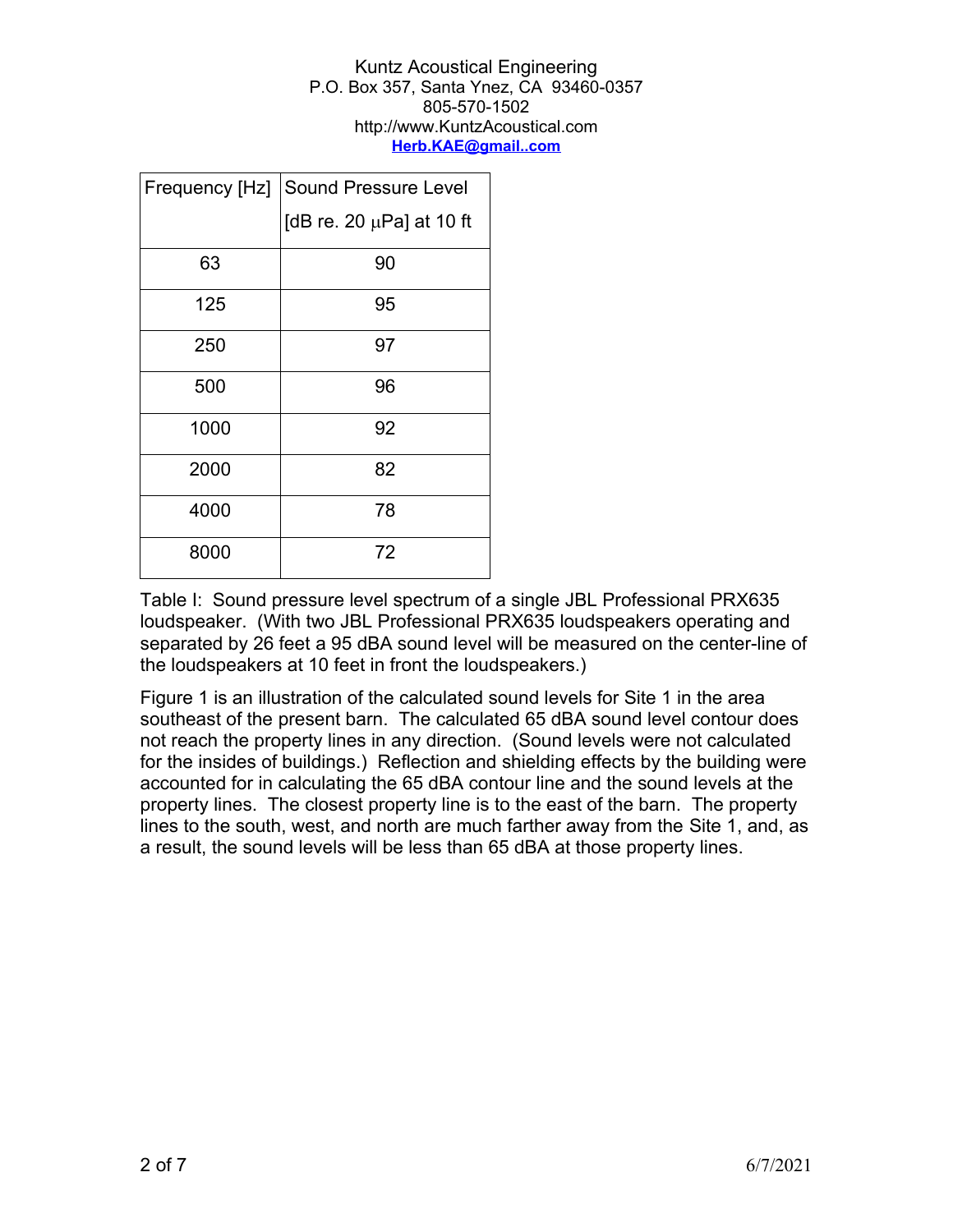

Figure 1: Predicted, 65 dBA sound level contour in the area around Site 1, southeast of the existing barn.

Figure 2 is an illustration of the calculated sound levels at the property lines for the entire property. The sound levels at the property lines are all less than the 65 dBA county limits. At the closest property line location from the loudspeakers at the DJ position the sound level is 60 dBA, due east of Site 1.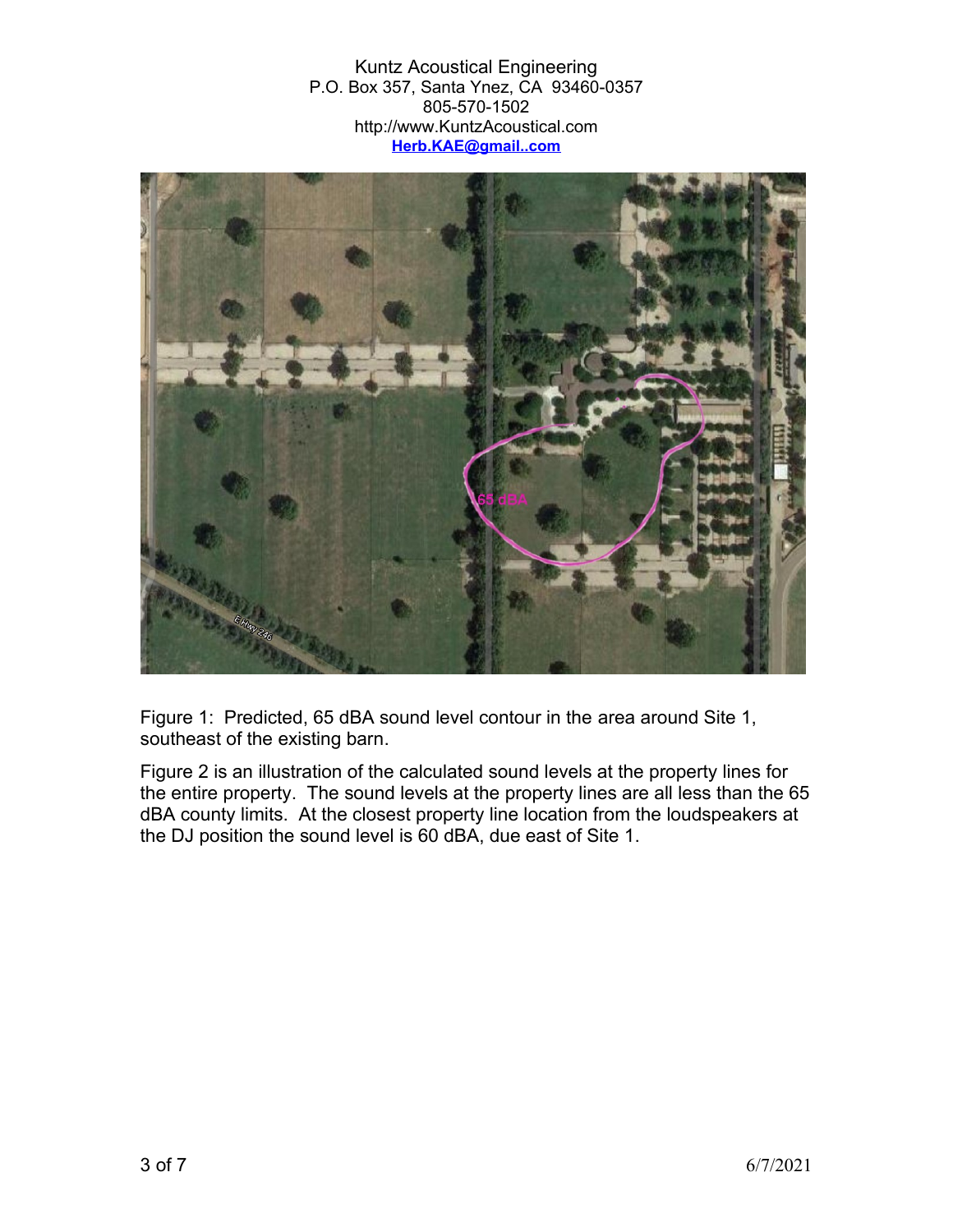

Figure 2: Predicted, property line sound levels from Site 1, southeast of the existing barn.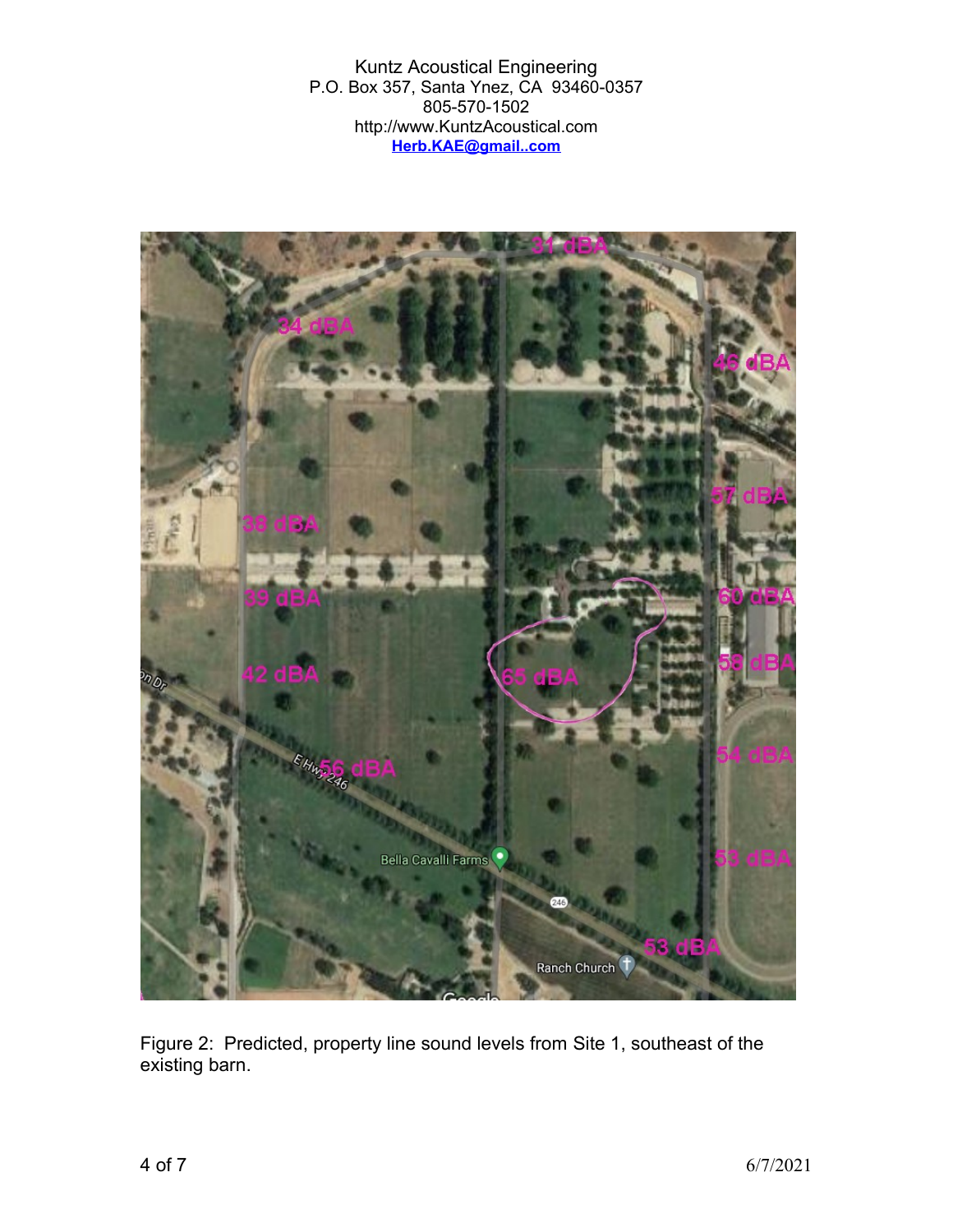Figure 3 is an illustration of the calculated sound levels for Site 2 in the area northwest of the present barn. The calculated 65 dBA sound level contour does not reach the property lines in any direction. (Sound levels were not calculated for the insides of buildings.) Reflection and shielding effects by the building were accounted for in calculating the 65 dBA contour line and the sound levels at the property lines. The property lines to the south, west, and north are much farther away from Site 2, and, as a result, the sound levels will be less than 65 dBA at those property lines.



Figure 3: Predicted 65 dBA sound level contour in the area around Site 2, northwest of the existing barn.

Figure 4 is an illustration of the calculated sound levels at the property lines for the entire property. The sound levels at the property lines are all less than the 65 dBA county limits. The highest sound level at any property line is 57 dBA, southsouthwest of Site 2 at Highway 246. (Roadside sound levels measured at the Highway 246 property line are in the 80 to 85 dBA range.) The next highest sound level is 55 dBA, north-northeast of Site 2.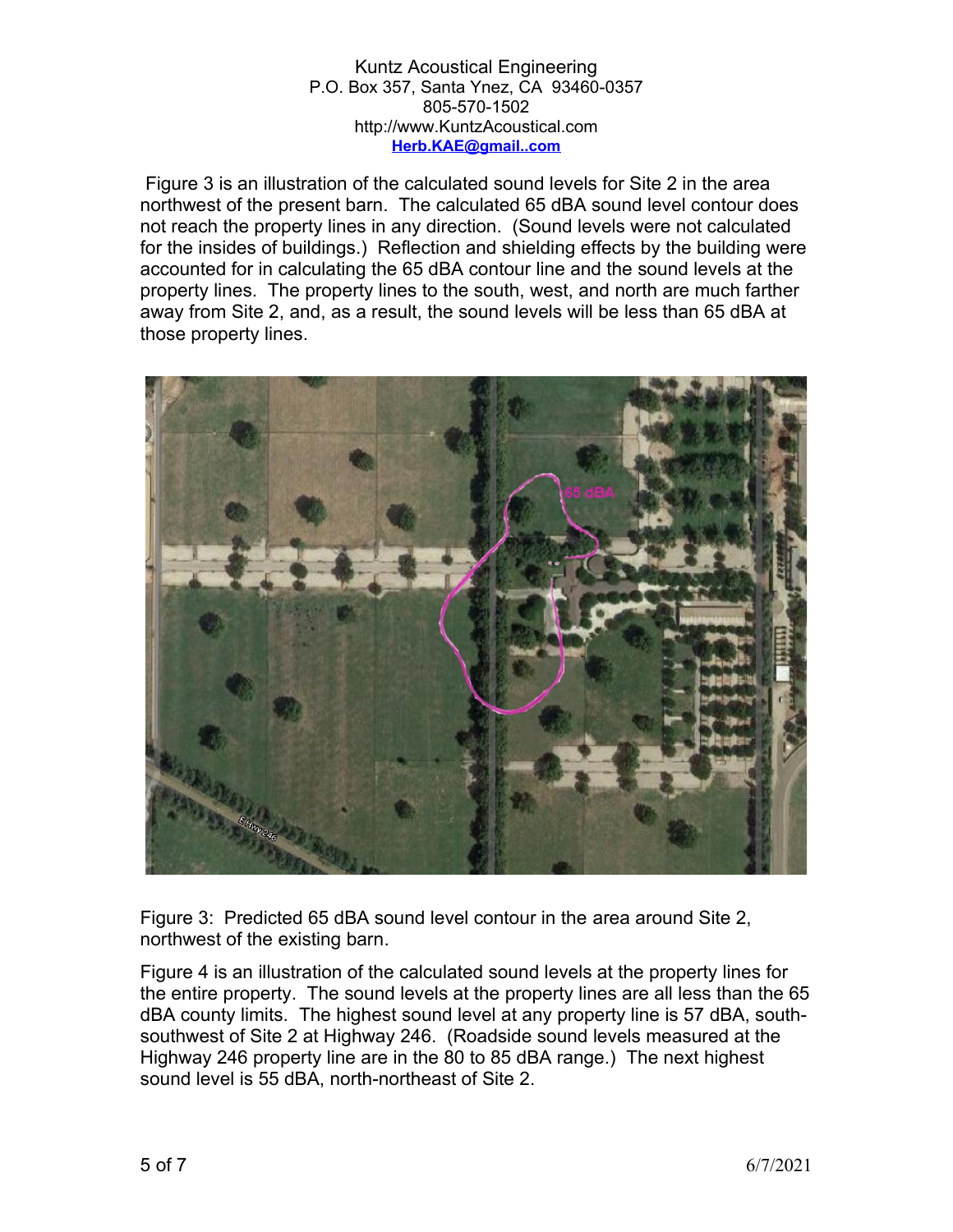

Figure 4: Predicted, property line sound levels from Site 2, northwest of the existing barn.